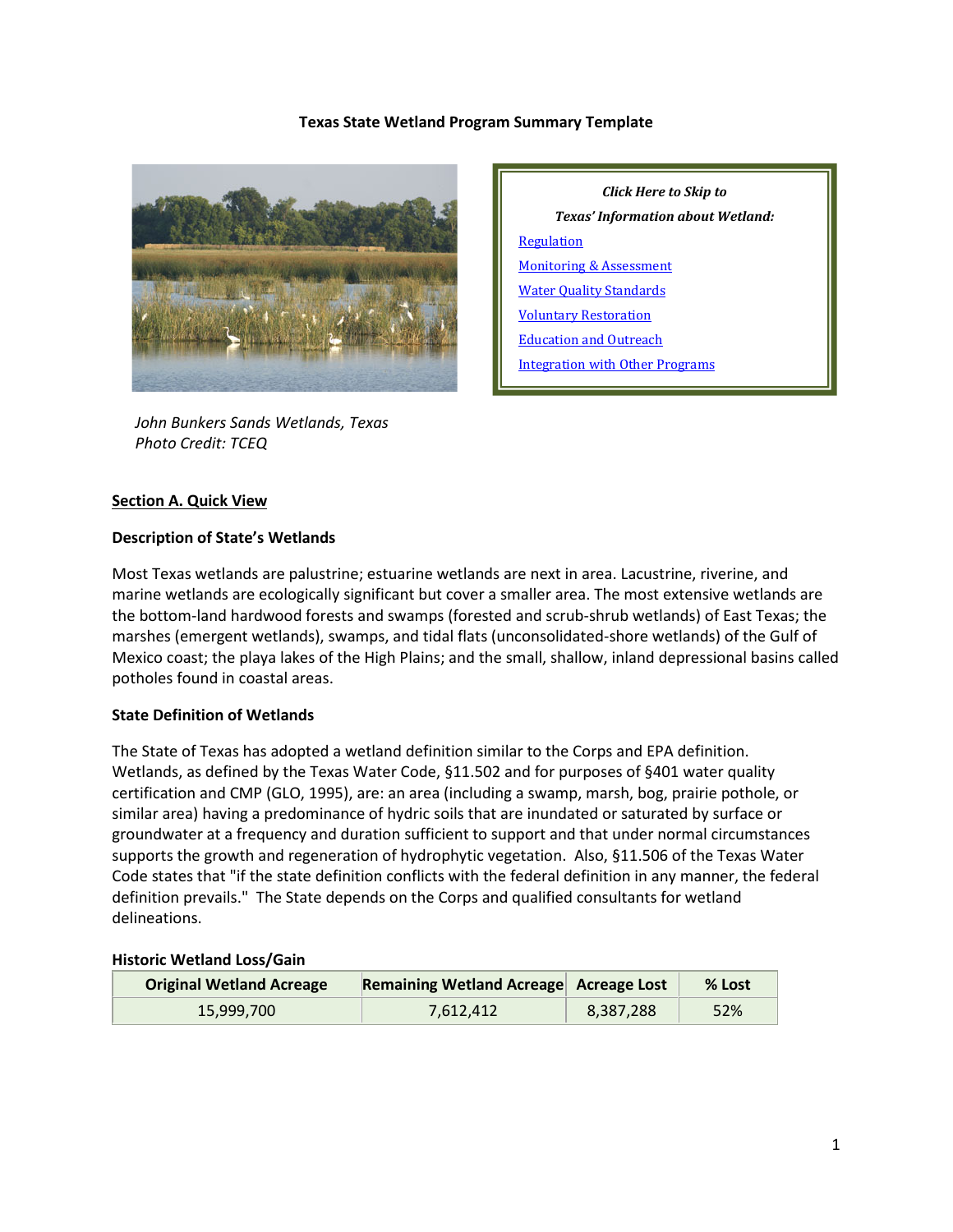### **Primary State Wetlands Webpage**

Texas Parks and Wildlife Wetlands Page: <http://tpwd.texas.gov/landwater/water/habitats/wetland/>

Texas Commission on Environmental Quality 401 Certification Page <https://www.tceq.texas.gov/permitting/401certification/>

### **State Wetland Program Plan**

Texas does not currently have a formal state wetland program plan.

### **No Net Loss/Net Gain Goal**

Rules of both the CMP (31 Texas Administrative Code (TAC) §501.14(h)(1)(A)) and §401 water quality certification have no net loss goals.

### **State Resources for Wetland Work**

| <b>State</b><br><b>Name</b> | Core element #1:<br><b>Regulation</b> | <b>Core Element #2:</b><br><b>Monitoring and</b><br>Assessment | <b>Core Element #3:</b><br><b>Wetland Water</b><br><b>Quality Standards</b> | <b>Core Element #4:</b><br>Voluntary<br>Wetland<br><b>Restoration</b> |
|-----------------------------|---------------------------------------|----------------------------------------------------------------|-----------------------------------------------------------------------------|-----------------------------------------------------------------------|
| <b>Agency</b>               | <b>TCEQ</b>                           | Unknown                                                        | Unknown                                                                     | Unknown                                                               |
| Source(s)                   | Unknown                               | Unknown                                                        | Unknown                                                                     | Unknown                                                               |
|                             | (Through 106 Grant)                   |                                                                |                                                                             |                                                                       |
| <b>Amount</b>               | Unknown                               | Unknown                                                        | Unknown                                                                     | Unknown                                                               |
| <b>FTE</b>                  | Parts of 7 FTE                        | Unknown                                                        | Unknown                                                                     | Unknown                                                               |

#### **State Permitting Fees**

| <b>State Permitting Fee</b> | <b>State Name</b> |
|-----------------------------|-------------------|
| Yes/No                      | NO                |
| Amount (range)              | N/A               |
| Agency                      | N/A               |

#### **Innovative Features**

- The state has a memorandum of understanding (MOU) with the Army Corps of Engineers that explicitly document procedures for state 401 certifications.
- The state uses a tiered 401 certification regulatory approach that relies on best management practices (BMPs).

#### **Models and Templates**

None.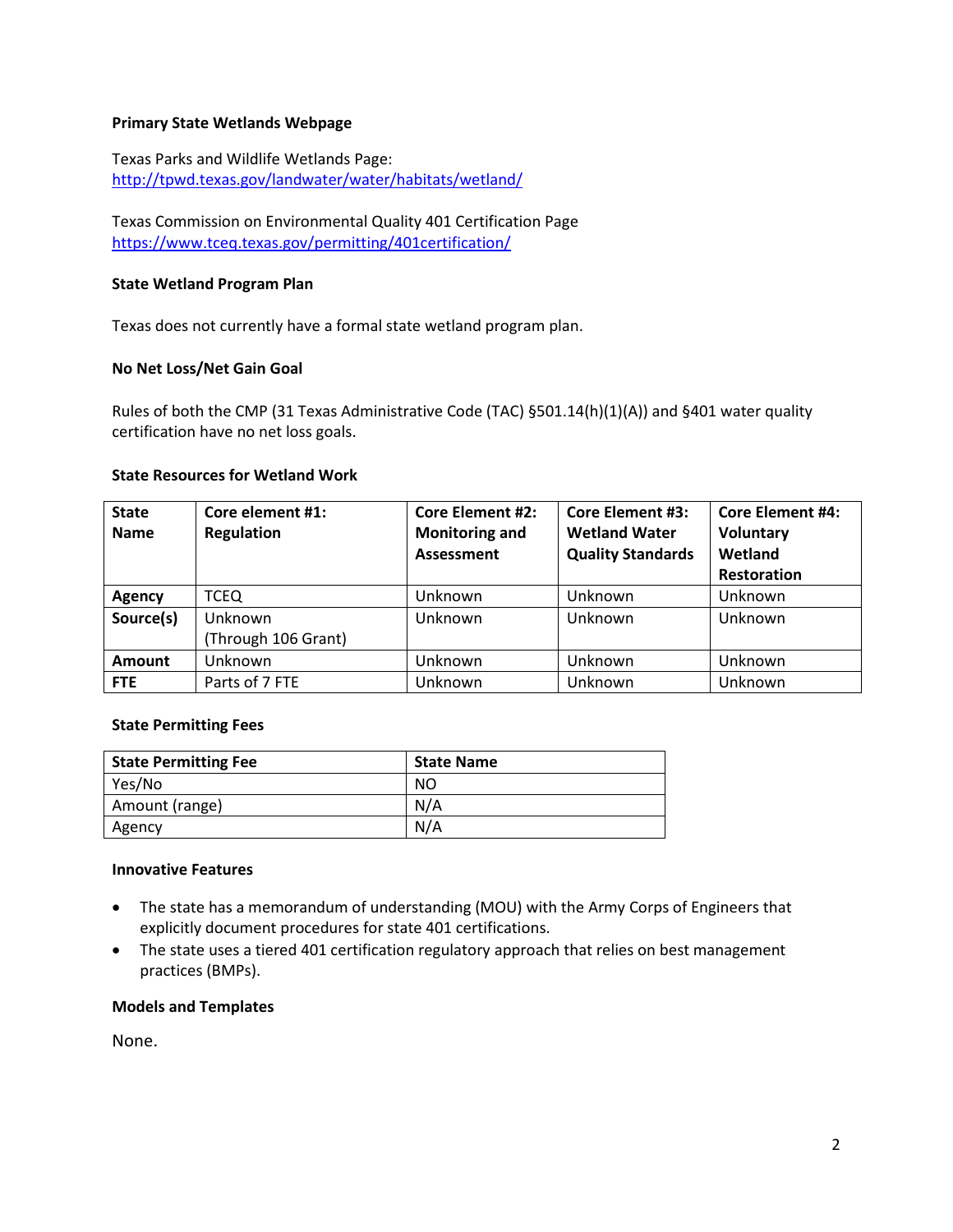## <span id="page-2-0"></span>**Section B. Regulation**

### **How are Wetlands Regulated in Texas?**

On the regulatory side, the Texas Commission on Environmental Quality (TCEQ) conducts §401 water quality certification for most activities. The state has a memorandum of understanding with the Corps regarding how to conduct a §401 certification, including specific procedures. TCEQ uses a tiered system for §404 certification review based on project size and the amount of jurisdictional waters of the U.S. affected. These thresholds trigger different responses from full review to waived procedures.

- Tier I applies to small projects that affect less than three acres of "waters in the state" or less than 1,500 linear feet of streams. For Tier I, TCEQ requires the incorporation of certain best management practices to address water quality concerns and requires no additional §401 review.
- A Tier II project is any project that is not eligible for Tier I processing, including: projects that impact rare or ecologically significant wetlands; projects that are submitted after the fact; and projects that otherwise qualify for Tier I, but for which the Corps has not received a complete, signed Tier I checklist before issuance of its permit decision document. Tier II projects are subject to individual §401 certification review.

For oil and gas activities, the Railroad Commission of Texas (RRC) administers the §401 water quality certification program. The Railroad Commission (RRC) has sole authority for the prevention and abatement of pollution of surface waters associated with oil and gas exploration, development, and production operations, including pipeline transportation of crude oil and natural gas. The Texas Railroad Commission and the TCEQ have separate permits, rules and procedures for 401 certification. The Railroad Commission also issues mining permits but TCEQ is responsible for 401 certification.

The Texas General Land Office (TGLO) oversees management of coastal wetlands as provided for under the Texas Natural Resource Code. TGLO has developed a Coastal Management Program (CMP) and a Coastal Zone Management Plan with other state agencies for any area within the Coastal Zone.

The Texas Parks and Wildlife Department (TPWD) acquires, manages, and protects wildlife and its habitat, which may include wetland areas. The agency also coordinated the development of a state wetlands conservation plan.

The Texas Forest Service advises private landowners on various issues, including those relating to wetlands.

# **Wetland Delineation**

| <b>Delineation Guidance</b> | Yes | <b>No</b> | <b>Detail</b> |
|-----------------------------|-----|-----------|---------------|
| Use State's Own Method      |     |           |               |
| Use Corps' 87 Manual and    |     |           |               |
| <b>Regional Supplement</b>  |     |           |               |
| Other (Please describe)     |     |           |               |

*Note:* The State depends on the Corps and qualified consultants for wetland delineations. Additionally, §11.506 of the Texas Water Code states that "if the state definition conflicts with the federal definition in any manner, the federal definition prevails."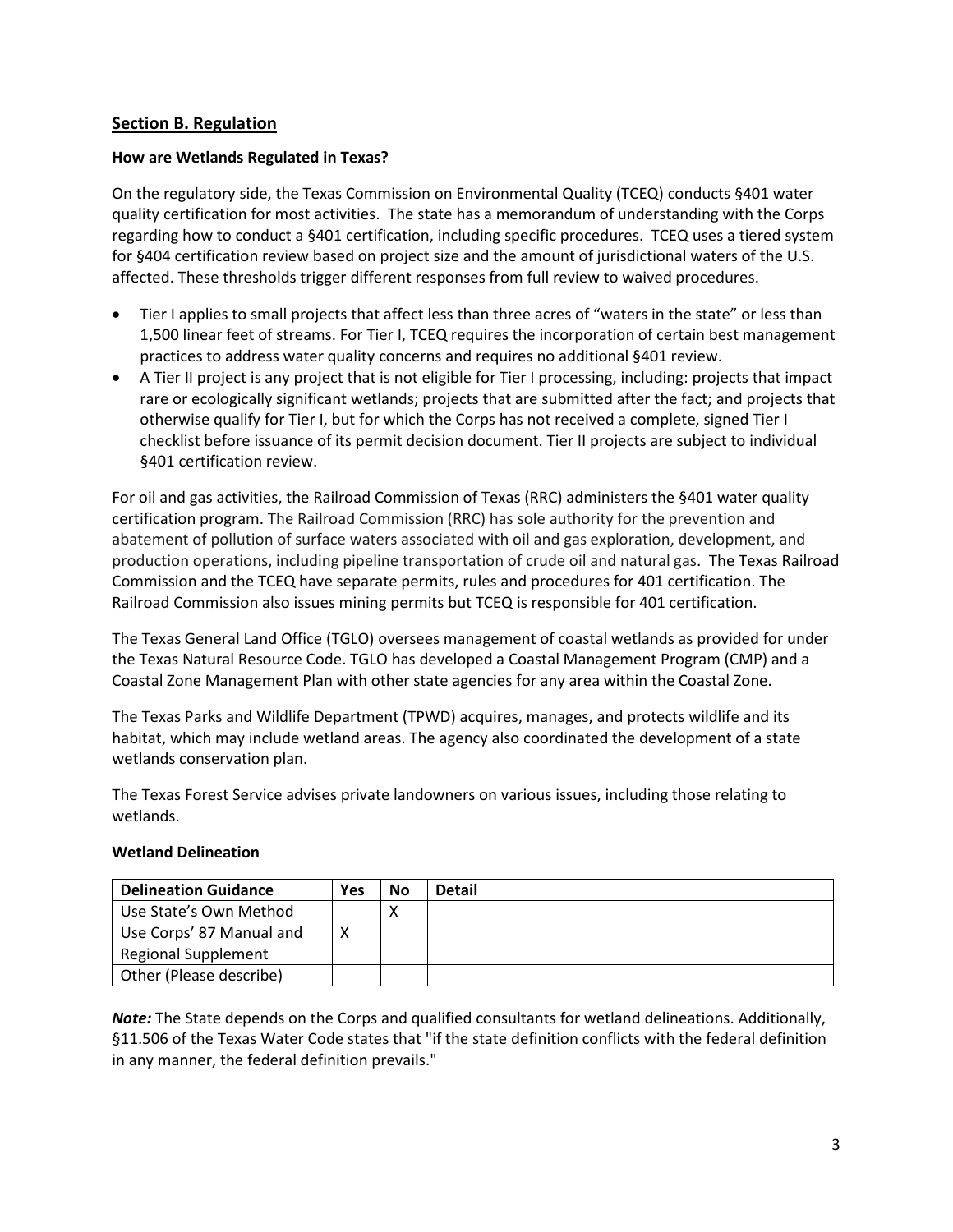## **Evaluation Methodology**

Each Texas Army Corps of Engineers District has its own tools. For example, the Ft. Worth District uses TEXRAM, while the Galveston district uses an HGM methodology and others.

## **Exempted Activities**

Same as federal.

## **Special Provisions for Agriculture and Forestry**

State wetland definition excludes irrigated acreage used for farmland and man-made wetlands less than an acre.

### **Penalties and Enforcement**

The TCEQ has joint enforcement options with the Corps to maximize resources. Pursuant to §§26.019, 26.121(c), and 7.051-7.053 of the Texas Water Code and Chapter 337, the TCEQ may issue orders, assess administrative penalties, and take other necessary action if a person violates the state water quality standards or other applicable state water quality requirements.

### **Permit Tracking**

TCEQ has a database in access for 41 certifications currently being reviewed and past applications.

### **State General Permit (statewide vs. regional coverage)**

| <b>Permit Coverage</b>          | Yes | No     | <b>Detail (Type of Permit)</b> |
|---------------------------------|-----|--------|--------------------------------|
| <b>Regional General Permit</b>  |     | v<br>Λ |                                |
| <b>Statewide General Permit</b> |     | v<br>Λ |                                |

## **Assumption of 404 Powers**

| <b>Assumption Status</b>         | Yes | No | <b>Detail</b>   |
|----------------------------------|-----|----|-----------------|
| Assumed                          |     | ↗  |                 |
| <b>Working Toward Assumption</b> |     |    |                 |
| <b>Explored Assumption</b>       |     |    | Only informally |

#### **Joint permitting**

Public notices issued by the Corps are joint public notices between the TCEQ and the Corps.

## **Special Area Management Plans and Advanced Identification Plans**

None.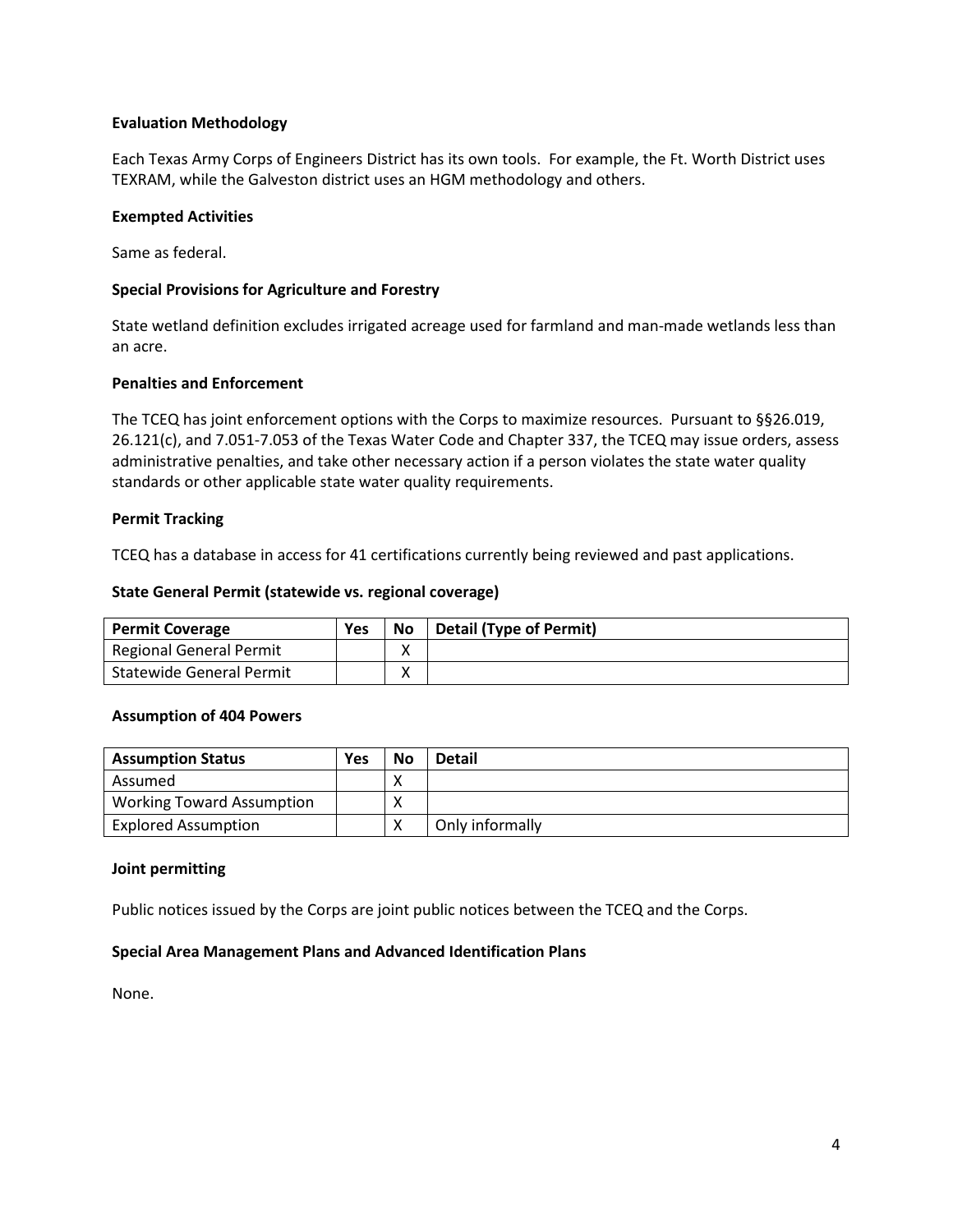## **Buffer Protections**

The Corps protects buffers as built into each District assessment tool. For example, there are default buffers in TEXRAM and HGM/WET. The Corps requires these buffers. The state does not have additional buffer protections beyond what the Corps requires.

## **Mitigation Policy**

The U.S. Army Corps of Engineers oversees most wetland mitigation under the §401/404 program; however, TCEQ, TGLO, and TPWD review and comment on permits and required mitigation. Texas law also specifies provisions for the establishment and operation of wetland mitigation banks. Although the state oversees mitigation, the state does have the ability to recommend additional mitigation requirements through the 401 certification process.

## **Mitigation Database**

TCEQ has an access database that includes all wetland 401 certifications. The Corps tracks mitigation through the RIBITS database.

## <span id="page-4-0"></span>**Section C. Monitoring and Assessment**

## **Agency Responsible for Wetland Monitoring and Assessment**

The TCEQ does not have an independent wetland monitoring program; however, wetlands are monitored as part of Texas' Water Quality Management Program, which requires water quality monitoring to be conducted on a watershed basis. State law directs that "[w]ater management functions shall be oriented on a watershed basis in consideration of the priorities identified by river authorities and basin steering committees." Regulations establish watershed-based water quality monitoring and assessment procedures designed to support management decisions and allow for the involvement of citizens, local governments, and other entities. This includes monitoring stations located in shallow bays and estuaries and in the backwaters of lakes that have wetland characteristics. Wetland sites are also included in some special studies.

## **Mapping/Inventory**

## **This section will be updated by the state; contact the state for the latest information on mapping**

- The U.S. Fish and Wildlife Service (FWS) has used November and December 1992 and February and March 1993 color infrared aerial photography to update National Wetland Inventory (NWI) maps (scale 1:24,000) for coastal Texas.
- Previous inventories were conducted using 1950's, 1978/1979, and 1989 photography. Wetlands have been delineated and classified according to Cowardin et al. (1979) on 496 U.S. Geological Survey 7.5-minute maps covering 21 coastal counties.
- The TPWD and Rice University have also classified and monitored wetlands in the Laguna Madre, Corpus Christi Bay, Galveston Bay, and Sabine Lake areas, using satellite thematic mapper imagery and applying the NOAA CoastWatch Change Analysis Program protocol (Thomas and Ferguson, 1990). The TPWD has used a wide range of data--including data on fisheries, waterfowl, and wetland habitats--to identify and assess sensitive wetlands.
- The University of Texas, Bureau of Economic Geology (BEG) (White, 1983-1989) interpreted and delineated wetlands along the entire coast using color-infrared, 1:66,000-scale positive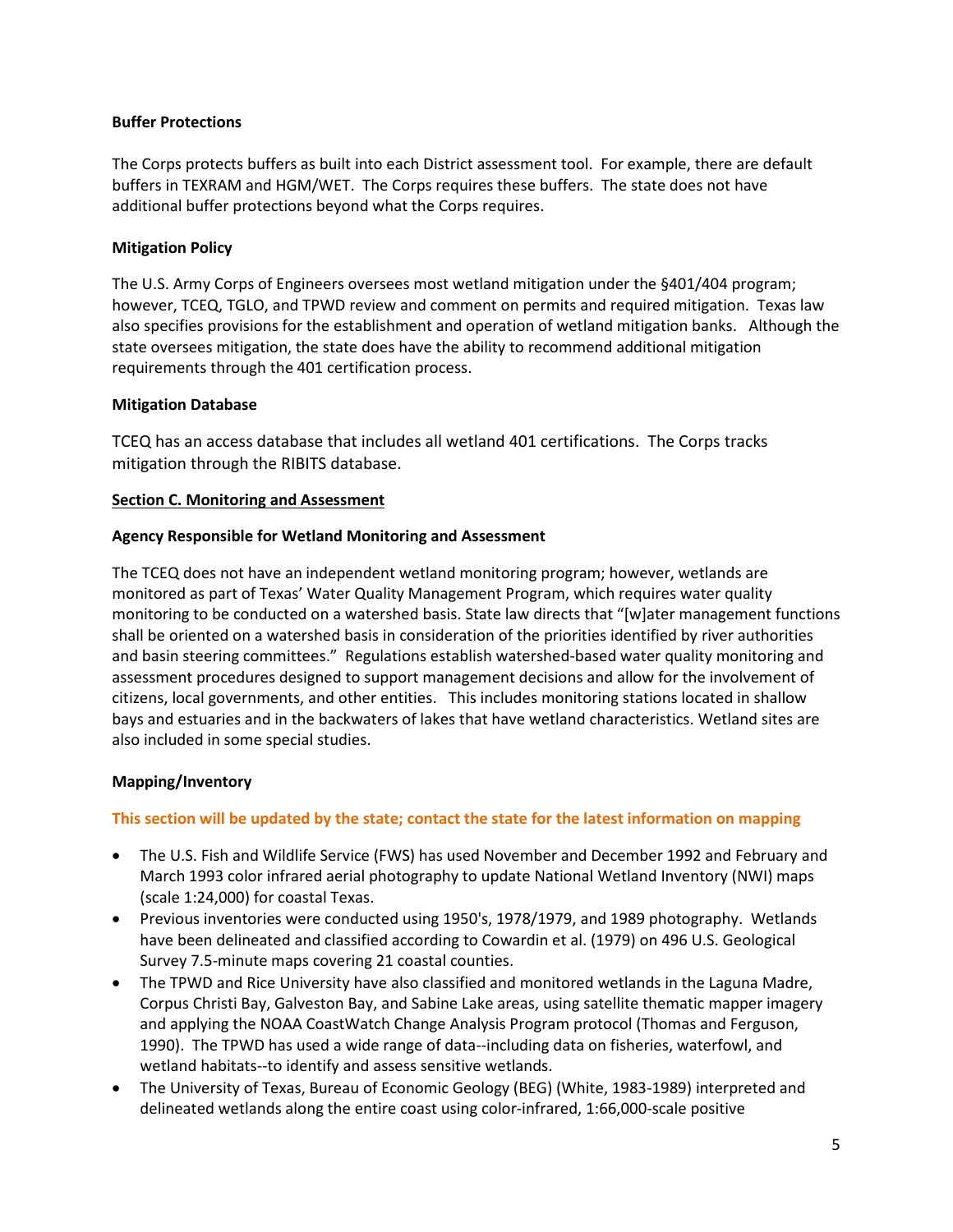transparencies taken primarily in 1979 by NASA. Emphasis is placed on vegetative communities and flood frequency. The BEG has also interpreted and mapped Texas barrier island wetlands and aquatic habitats on recent and historical aerial photographs, using and revising existing historical data where necessary (White et al., 2002).

## **State Wetland Mapping Public Portal**

None

### **Wetland Classification and Assessment**

TCEQ assessment methodologies (not specific to wetlands) evaluate the physical, chemical, and biological characteristics of aquatic systems with reference to human health concerns, ecological condition, and designated uses. Data feed into 303(d)/305(b) reporting for the state.

### **Statewide Wetland Monitoring Plan**

The state does not have a statewide *wetland* monitoring plan, but wetlands are included in the statewide water quality monitoring plan.

### **Overall Wetland Gain and Loss Tracking System**

None

### **Wetland Monitoring and Assessment Characteristics**

| Level | None | Level 1 | Level 2 | Level 3<br>___ |
|-------|------|---------|---------|----------------|
| Texas | . .  |         |         |                |

| туре  | None                     | IBI | Conditional | Functional               |
|-------|--------------------------|-----|-------------|--------------------------|
| Texas | $\overline{\phantom{a}}$ |     |             | Working on<br>developing |

| Frequency | None | <b>Project Specific</b> | Ongoing |
|-----------|------|-------------------------|---------|
| Texas     |      |                         |         |

#### **Participation in National Wetland Condition Assessment**

| <b>NWCA Study Type</b>             | Yes | No |
|------------------------------------|-----|----|
| <b>National Study</b>              |     |    |
| <b>State Intensification Study</b> |     |    |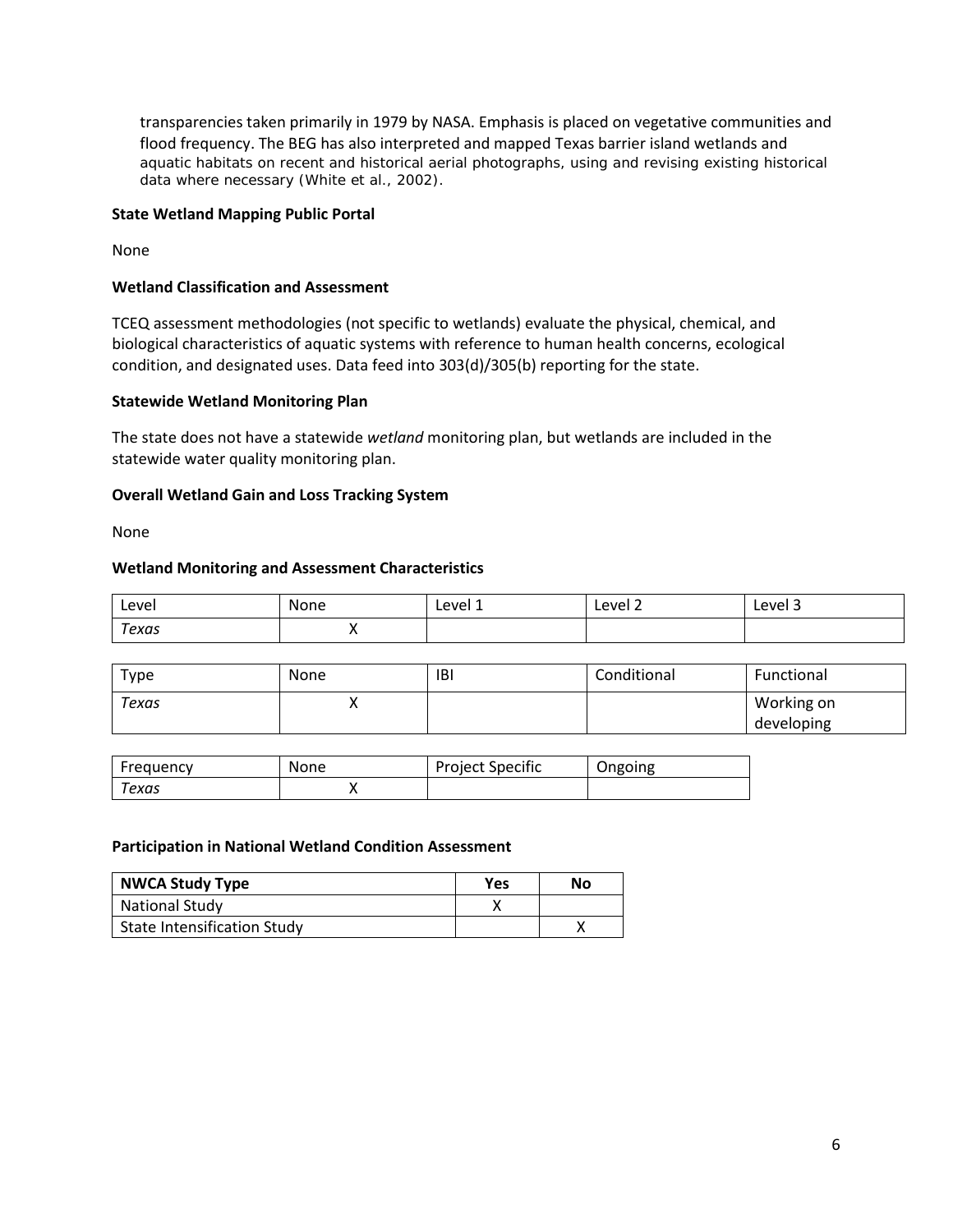## <span id="page-6-0"></span>**Section D. Water Quality Standards**

### **Wetland and Water Quality Standards**

| <b>Type</b>                                                                                                        | <b>None</b> | <b>Use Existing</b><br>WQ.<br><b>Standards</b>                             | <b>In Process</b> | Adopted | <b>Future</b><br><b>Direction</b> |
|--------------------------------------------------------------------------------------------------------------------|-------------|----------------------------------------------------------------------------|-------------------|---------|-----------------------------------|
| <b>Wetland-specific</b><br><b>Designated Uses</b>                                                                  |             | X<br>(stated to explicitly<br>apply to wetlands)                           |                   |         |                                   |
| Narrative criteria in<br>the standards to<br>protect designated<br>wetland uses                                    |             | X<br>(WQ standards<br>identify wetland WQ<br>functions to be<br>protected) |                   |         |                                   |
| Numeric criteria in<br>the standards<br>based on wetland<br>type and location<br>to protect the<br>designated uses |             | X                                                                          |                   |         |                                   |
| Anti-degradation<br>policy includes<br>wetlands                                                                    |             | X<br>(formally applies to<br>wetlands)                                     |                   |         |                                   |

## *Description:*

- The State of Texas has not developed wetland-specific water quality criteria, but does explicitly recognize the applicability of its surface water quality standards to wetlands.
- The state's anti-degradation policy also applies to wetlands, stating "…the anti-degradation policy and public coordination is implemented through the evaluation of alternatives and mitigation under Federal Clean Water Act, §404(b)(1).
- State review of alternatives, mitigation, and requirements to protect water quality may also be conducted for federal permits which are subject to state certification, as authorized by Federal Clean Water Act, §401 and conducted in accordance with [the state's water quality certification rules].
- All narrative and applicable numeric water quality criteria apply to wetlands. Narrative surface water quality standards identify wetland water quality functions to be protected. "Wetland water quality functions" are defined as "[a]ttributes of wetlands that protect and maintain the quality of water in the state, which include storm water storage and retention and the moderation of extreme water level fluctuations; shoreline protection against erosion through the dissipation of wave energy and water velocity, and anchoring of sediments; habitat for aquatic life; and removal, transformation, and retention of nutrients and toxic substances."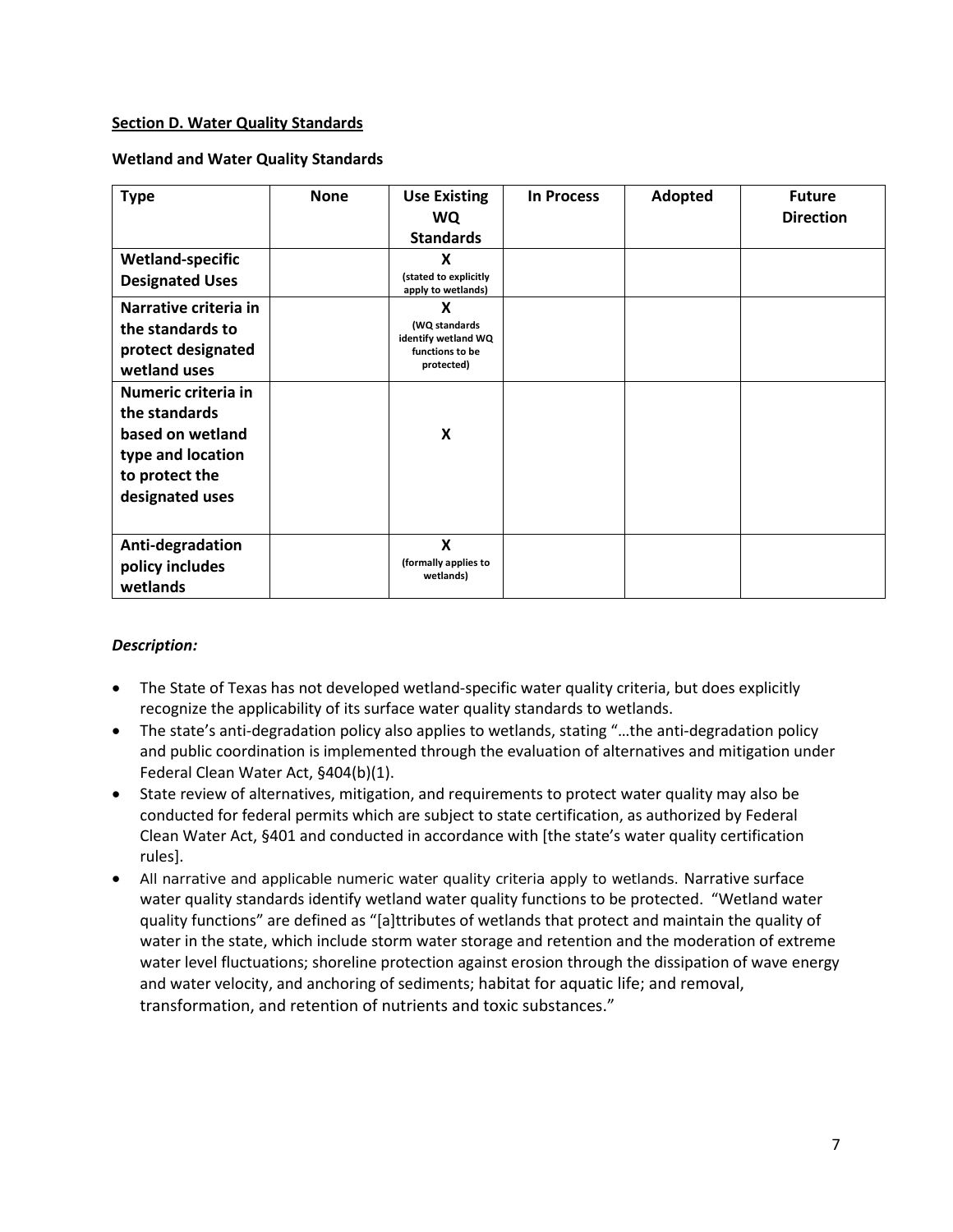## <span id="page-7-0"></span>**Section E. Voluntary Wetland Restoration**

Although the state does not have a formal statewide voluntary restoration program, several staff agencies play key roles in restoration activities and support across the state:

- TCEQ is not involved in restoration; however, TCEQ manages the Galveston Bay Estuary Program, wehich includes some restoration work, primarily under grants from EPA.
- Texas Parks and Wildlife (TPWD) provides technical support and outreach materials on restoration opportunities and available programs for landowners interested in conservation. TPWD has also established an online wetland registry under grants from the EPA. The Wetlands Project Site Registry links landowners with those who need or want to restore wetlands.
- The *Texas Wetlands Conservation Plan* for state-owned coastal wetlands was drafted in 1994 and finalized 1997. The plan focuses on voluntary, non-regulatory approaches to conservation of wetlands in the state by providing financial, technical, and educational incentives to private landowners to encourage stewardship

[\(http://www.tpwd.state.tx.us/publications/pwdpubs/media/pwd\\_pl\\_r2000\\_0005.pdf\)](http://www.tpwd.state.tx.us/publications/pwdpubs/media/pwd_pl_r2000_0005.pdf) .

| <b>Type of Work</b>             | <b>YES</b> | <b>NO</b> | <b>Description</b>                                                                                                |
|---------------------------------|------------|-----------|-------------------------------------------------------------------------------------------------------------------|
| Fund Wetland Restoration (may   |            | X         |                                                                                                                   |
| include easement agreements)    |            |           |                                                                                                                   |
| <b>Private Land Restoration</b> |            | X         | Management of the Galveston Bay Estuary<br>Program - but restoration funded by federal<br>grants, not state funds |
| <b>Public Land Restoration</b>  |            | x         |                                                                                                                   |
| <b>Technical Assistance</b>     |            | x         |                                                                                                                   |
| Tax Incentives                  |            | x         |                                                                                                                   |
| Other                           |            | x         |                                                                                                                   |

## **Types of Wetland Restoration Work Funded by the State:**

## **Voluntary Wetland Restoration Program Components**

| <b>Wetland Restoration Efforts</b>                                                                                 | Nothing in<br>the Works | <b>Planning</b> | <b>In Progress</b> | Mature/<br>Complete |
|--------------------------------------------------------------------------------------------------------------------|-------------------------|-----------------|--------------------|---------------------|
| Program has a set of restoration<br>goals                                                                          | N/A                     |                 |                    |                     |
| Coordinate with relevant<br>agencies that outline<br>restoration/protection goals and<br>strategies and timeframes | N/A                     |                 |                    |                     |
| Developed multi-agency body to<br>coordinate restoration/<br>protection efforts                                    | N/A                     |                 |                    |                     |
| Set restoration goals based on<br>agency objectives and available<br>information                                   | N/A                     |                 |                    |                     |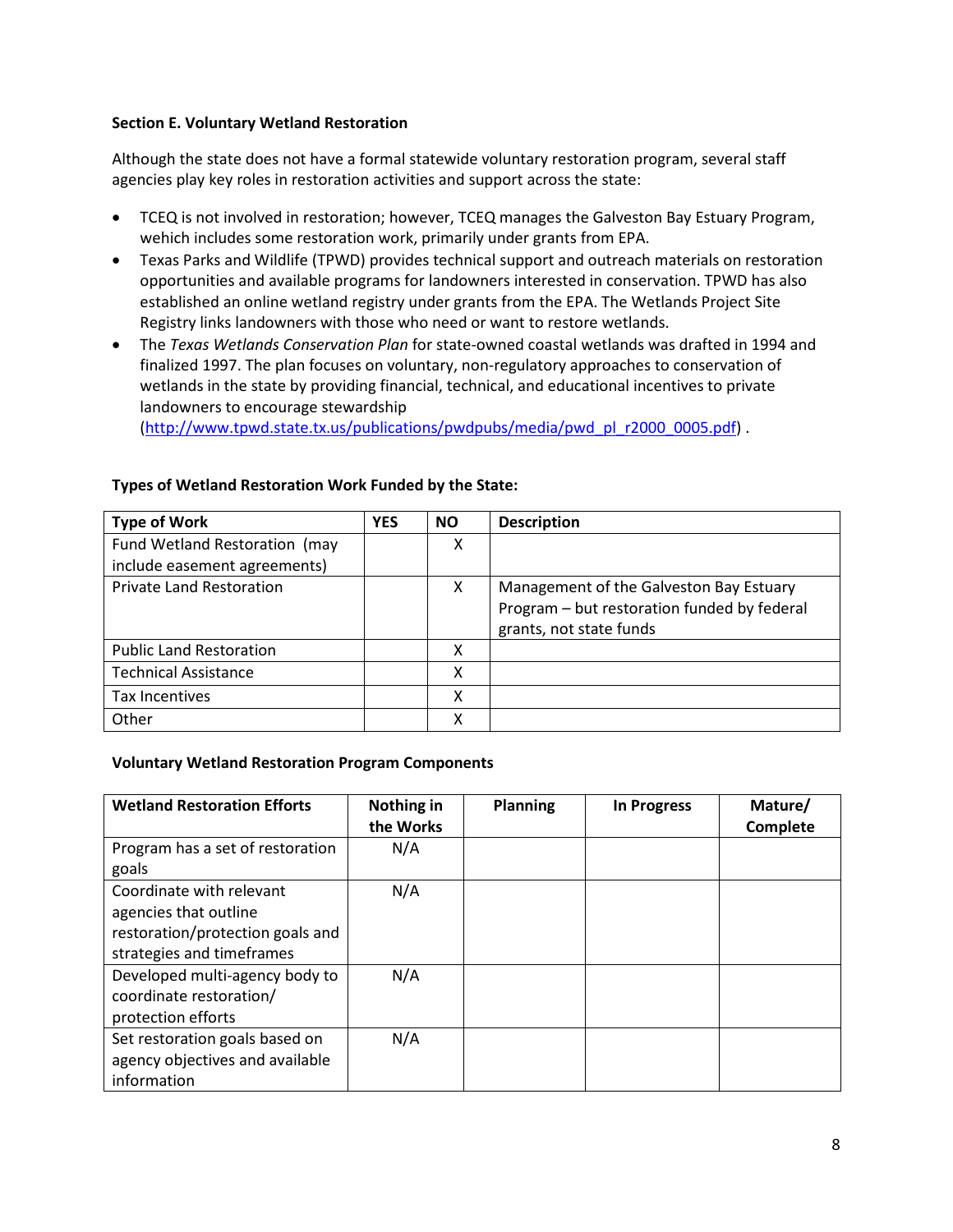## **Goals for Restoration Projects**

| Goal                                    | <b>Yes</b> | <b>No</b> | <b>Description</b>                                                           |
|-----------------------------------------|------------|-----------|------------------------------------------------------------------------------|
| No Net Loss                             | N/A        |           |                                                                              |
| Reverse Loss/Net Gain                   | N/A        |           |                                                                              |
| Nonpoint Source Pollution (NPS)/WQ      | N/A        |           |                                                                              |
| <b>Total Maximum Daily Load (TMDLs)</b> | N/A        |           |                                                                              |
| Habitat                                 | N/A        |           |                                                                              |
| <b>Coastal Protection</b>               | N/A        |           | <b>Galveston Bay Estuary</b><br>restoration work funded by<br>federal grants |
| <b>Floodwater Protection</b>            | N/A        |           |                                                                              |
| Groundwater                             | N/A        |           |                                                                              |
| Other (please describe)                 | N/A        |           |                                                                              |

### **Landowner Guides and Handbooks to Assist with Voluntary Wetland Restoration Efforts**

Education and outreach are focused on landowners. TPWD provides technical support and outreach materials, such as newsletters, guides, videos, and web resources, on restoration opportunities and available programs for landowners interested in conservation.

### <span id="page-8-0"></span>**Section F. Innovative and/or Highly Effective Education and Outreach**

None.

## **Section G. Climate Change and Wetlands**

No information available.

#### <span id="page-8-1"></span>**Section H. Integration**

| Entity/Program Area                     | Yes/No     | Description of the           | Contact for Follow-up |
|-----------------------------------------|------------|------------------------------|-----------------------|
|                                         |            | Connection                   |                       |
| NPDES/Stormwater                        | <b>YES</b> | Comment letters to the       |                       |
|                                         |            | Corps on a project specific- |                       |
|                                         |            | basis may bring up           |                       |
|                                         |            | stormwater issues related    |                       |
|                                         |            | to 401 certifications        |                       |
| 303(d)                                  | Unknown    |                              |                       |
| 305(b) reporting on wetlands            | Unknown    |                              |                       |
| <b>Total Maximum Daily Load (TMDLs)</b> | NO.        |                              |                       |
| Climate Change/ Resiliency              | NO.        |                              |                       |
| Land Use / Watershed planning           | Unknown    | May be included in state-    |                       |
|                                         |            | supported watershed          |                       |
|                                         |            | planning                     |                       |
| Flood/Hazard Mitigation                 | YES.       | Participate in the Corps'    |                       |
|                                         |            | public notice project for    |                       |
|                                         |            | flooding projects            |                       |
| Coastal Work                            | <b>YES</b> | Close ties with coastal work |                       |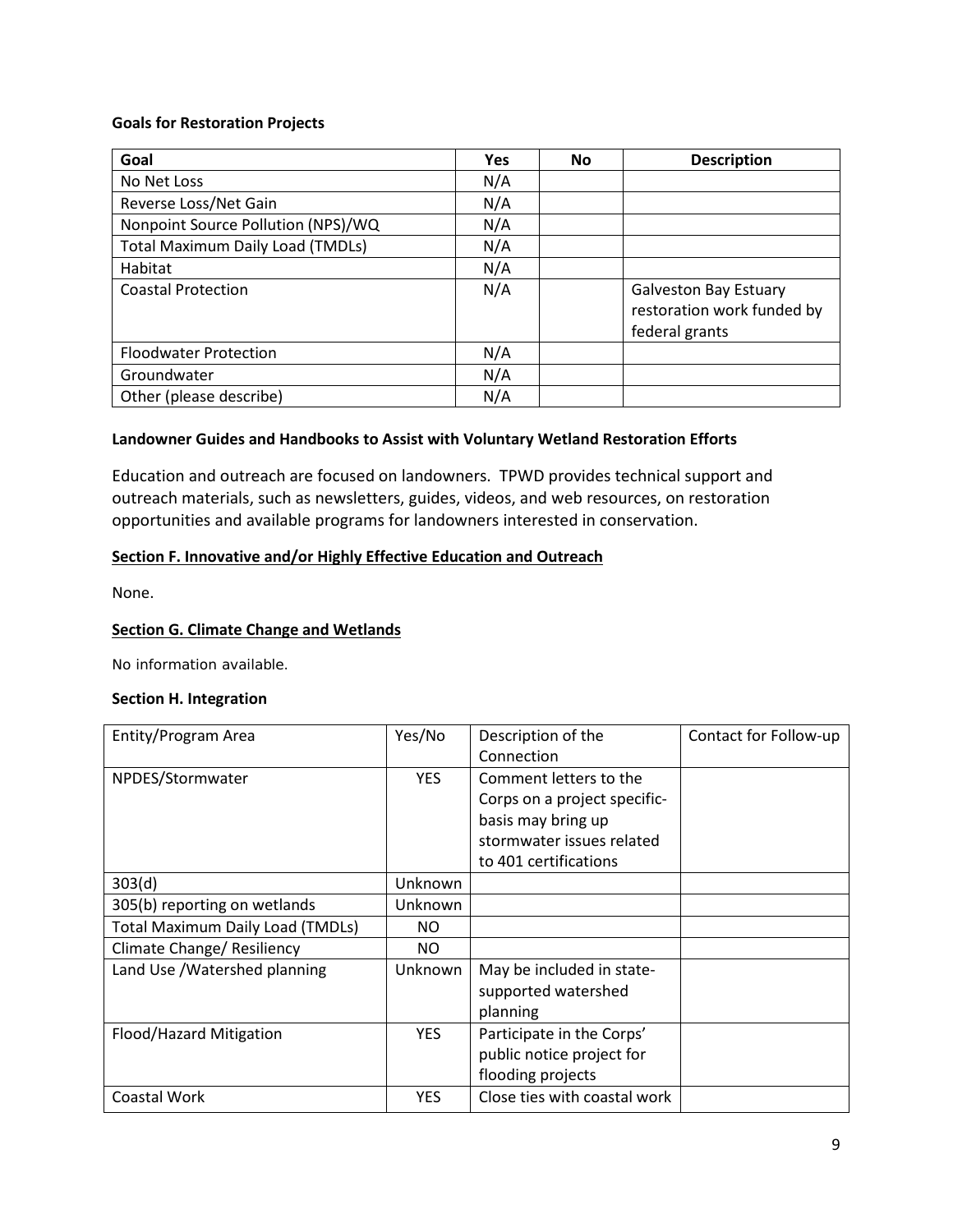|                                 |     | of the Galveston Bay NEP |  |
|---------------------------------|-----|--------------------------|--|
| Wildlife Action Plan            | ΝO  |                          |  |
| Statewide Comprehensive Outdoor | NO. |                          |  |
| <b>Recreation Plan (SCORP)</b>  |     |                          |  |
| Other (Specify)                 | ΝO  |                          |  |

## **State Wetland Program Continuum**

| <b>Continuum Stage</b>              | <b>Core Element</b>      | <b>Core Element</b> | <b>Core Element</b>  | <b>Core Element</b> |
|-------------------------------------|--------------------------|---------------------|----------------------|---------------------|
|                                     | 1: Regulation            | 2: Monitoring       | 3: Wetland           | 4:                  |
|                                     |                          | & Assessment        | <b>Water Quality</b> | Voluntary           |
|                                     |                          |                     | <b>Standards</b>     | <b>Restoration</b>  |
| High<br><b>Mature Stage</b>         | <b>401 Certification</b> |                     |                      |                     |
|                                     | Only                     |                     |                      |                     |
|                                     |                          |                     |                      |                     |
| <b>Initial Implementation Stage</b> |                          |                     |                      |                     |
|                                     |                          |                     |                      |                     |
| <b>Development Stage</b>            |                          |                     |                      |                     |
|                                     |                          |                     |                      |                     |
| <b>Early Stage</b><br>Low           |                          | X                   | x                    | X                   |
|                                     |                          | (wetlands formally  | (wetlands formally   | (lots of state      |
|                                     |                          | included as part of | included as part of  | involvement, no     |
|                                     |                          | statewide WQM)      | statewide WQS)       | state program)      |

## **Section I. Contact Information**

• List of State Wetland Program Contact and Other Relevant Contacts

## **Section J. Useful Websites**

## **State Government Programs**

- 1. Parks & Wildlife
	- a) Wetlands

<http://www.tpwd.state.tx.us/landwater/water/habitats/wetland/>

- i. Wetland Conservation and Management for the Texas Central Coast <http://www.tpwd.state.tx.us/huntwild/wild/wetlands/central-coast/>
- ii. Texas Wetlands Conservation Plan [http://www.tpwd.state.tx.us/publications/pwdpubs/media/pwd\\_pl\\_r2000\\_000](http://www.tpwd.state.tx.us/publications/pwdpubs/media/pwd_pl_r2000_0005.pdf) [5.pdf](http://www.tpwd.state.tx.us/publications/pwdpubs/media/pwd_pl_r2000_0005.pdf)
- iii. Habitat Management for Mottled Ducks [http://www.tpwd.state.tx.us/huntwild/wild/wetlands/central](http://www.tpwd.state.tx.us/huntwild/wild/wetlands/central-coast/mottledduck.phtml)[coast/mottledduck.phtml](http://www.tpwd.state.tx.us/huntwild/wild/wetlands/central-coast/mottledduck.phtml)
- iv. Private Lands and Habitat Program <http://www.tpwd.state.tx.us/landwater/land/private/>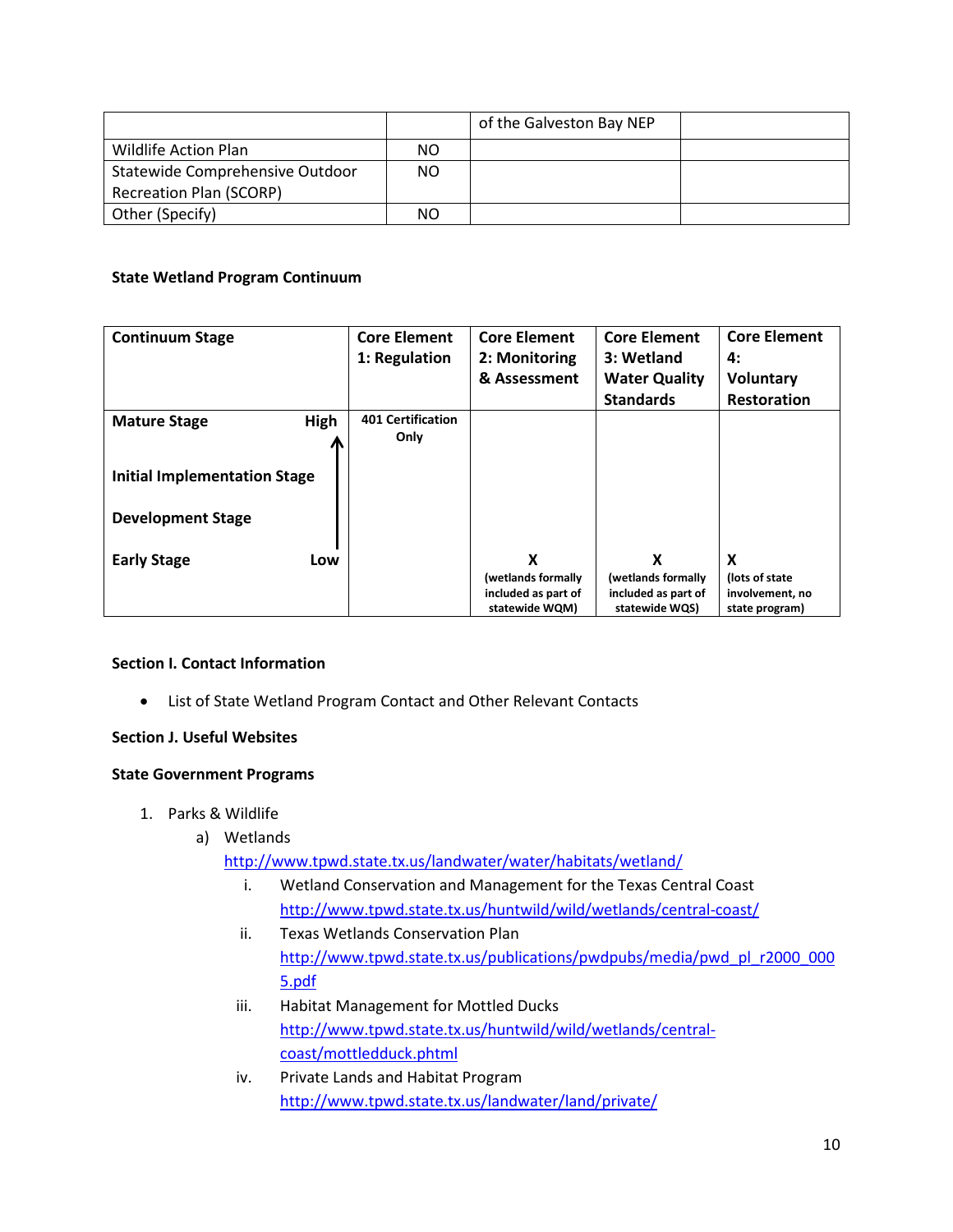- v. Central Coast Wetlands Ecosystem Project [http://www.tpwd.state.tx.us/huntwild/wild/wetlands/central](http://www.tpwd.state.tx.us/huntwild/wild/wetlands/central-coast/media/central_coast_wmas.pdf)[coast/media/central\\_coast\\_wmas.pdf](http://www.tpwd.state.tx.us/huntwild/wild/wetlands/central-coast/media/central_coast_wmas.pdf)
- vi. Management Assistance Programs for Landowners
	- Texas Prairie Wetlands Project [http://www.tpwd.state.tx.us/huntwild/wild/wetlands/central](http://www.tpwd.state.tx.us/huntwild/wild/wetlands/central-coast/assistance.phtml)[coast/assistance.phtml](http://www.tpwd.state.tx.us/huntwild/wild/wetlands/central-coast/assistance.phtml)
	- Wetlands Assistance Guide For Landowners [http://www.tpwd.state.tx.us/publications/pwdpubs/media/pwd\\_bk\\_r0](http://www.tpwd.state.tx.us/publications/pwdpubs/media/pwd_bk_r0400_0020_11_00.pdf) [400\\_0020\\_11\\_00.pdf](http://www.tpwd.state.tx.us/publications/pwdpubs/media/pwd_bk_r0400_0020_11_00.pdf)
- a) Freshwater Inflows & Estuaries [http://www.tpwd.state.tx.us/landwater/water/conservation/freshwater\\_inflow/index.p](http://www.tpwd.state.tx.us/landwater/water/conservation/freshwater_inflow/index.phtml) [html](http://www.tpwd.state.tx.us/landwater/water/conservation/freshwater_inflow/index.phtml)
	- i. Texas' State Methodology [http://www.tpwd.state.tx.us/landwater/water/conservation/freshwater\\_inflow](http://www.tpwd.state.tx.us/landwater/water/conservation/freshwater_inflow/texas_approach/index.phtml) [/texas\\_approach/index.phtml](http://www.tpwd.state.tx.us/landwater/water/conservation/freshwater_inflow/texas_approach/index.phtml)
	- ii. Coastal Studies [http://www.tpwd.state.tx.us/landwater/water/conservation/coastal\\_studies/in](http://www.tpwd.state.tx.us/landwater/water/conservation/coastal_studies/index.phtml) [dex.phtml](http://www.tpwd.state.tx.us/landwater/water/conservation/coastal_studies/index.phtml)
	- iii. River Studies <http://www.tpwd.state.tx.us/landwater/water/conservation/fwresources/>
	- iv. Texas Gulf Ecological Management Sites <http://www.tpwd.state.tx.us/landwater/water/conservation/txgems/>
	- v. Bays & Estuaries <http://www.tpwd.state.tx.us/landwater/water/habitats/bays/>
- b) Water Quality [http://www.tpwd.state.tx.us/landwater/water/environconcerns/water\\_quality/](http://www.tpwd.state.tx.us/landwater/water/environconcerns/water_quality/)
- 2. Department of Transportation Wetland Preservation/Bank <http://www.txdot.gov/inside-txdot/division/environmental/programs/wetlands.html>
- 3. Texas General Land Office

The Land Office protects Texas coastal wetlands, including salt and freshwater marshes, bottomland hardwoods and swamps, and palustrine scrub-shrubs, through regulatory and nonregulatory programs.

[http://www.glo.texas.gov/what-we-do/caring-for-the-coast/environmental](http://www.glo.texas.gov/what-we-do/caring-for-the-coast/environmental-%20protection/protecting-wetlands/index.html)[protection/protecting-wetlands/index.html](http://www.glo.texas.gov/what-we-do/caring-for-the-coast/environmental-%20protection/protecting-wetlands/index.html)

# **Federal Government Programs**

1. USDA Natural Resources Conservation Service Wetlands Reserve Program